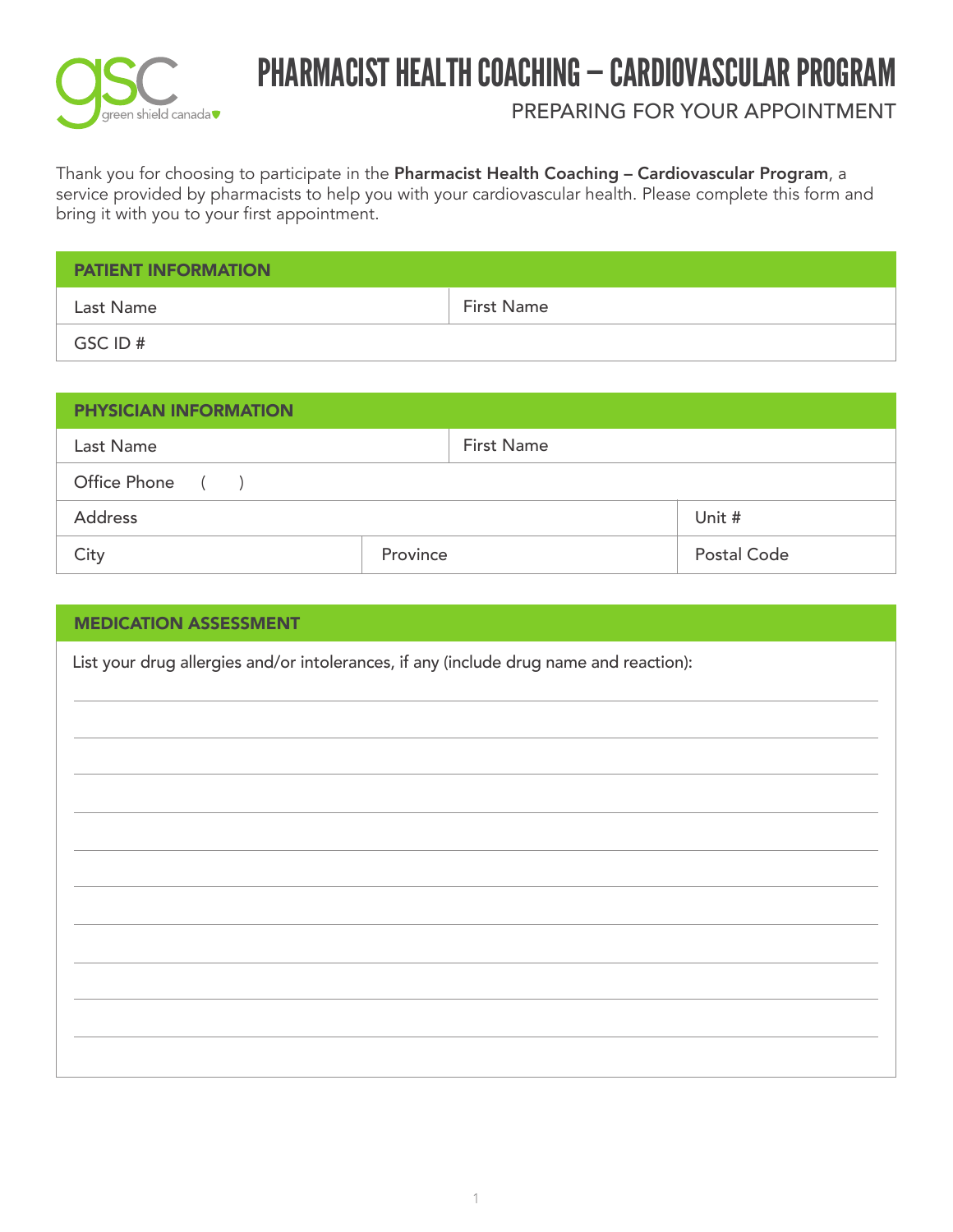

# PHARMACIST HEALTH COACHING — CARDIOVASCULAR PROGRAM

PREPARING FOR YOUR APPOINTMENT

### MEDICATION ASSESSMENT

### YOUR INITIAL VISIT

The pharmacist will assess your drug therapy to determine whether it's working as your doctor intended. After the assessment is completed, you will receive a medication record which lists the name, dose, frequency, and reason for use for each of your prescription and over-the-counter drugs, vitamin products, and/or herbal supplements.

#### For your appointment, please bring:

- All your medications, including those from other pharmacies. Don't forget inhalers, nasal sprays, eye/ear drops, creams/ointments, patches, etc. If your medications are kept in a dosette (pill box), bring all your original medication containers.
- $\Box$  All over-the-counter medications, vitamins and/or herbal supplements you currently take (if any).
- Your current medication list, if you have one.

### YOUR FOLLOW-UP VISITS

The pharmacist will continue to reassess your drug therapy taking into consideration any changes made since your last visit.

#### Please bring:

- Your most recent medication list
- $\Box$  All medication containers for new medications that you have started since your last visit, if any

#### BLOOD PRESSURE AND CHOLESTEROL

 $\Box$  No Do you take your blood pressure at home?  $\Box$  Yes  $\Box$  No  $\Box$  I don't have a blood pressure monitor

If yes, bring your home blood pressure measurements to your appointment.

Have you had your cholesterol measured within the last year?  $\Box$  Yes  $\Box$  No  $\Box$  I don't know

If yes, ask your physician for a copy of your results and bring it to your appointment.